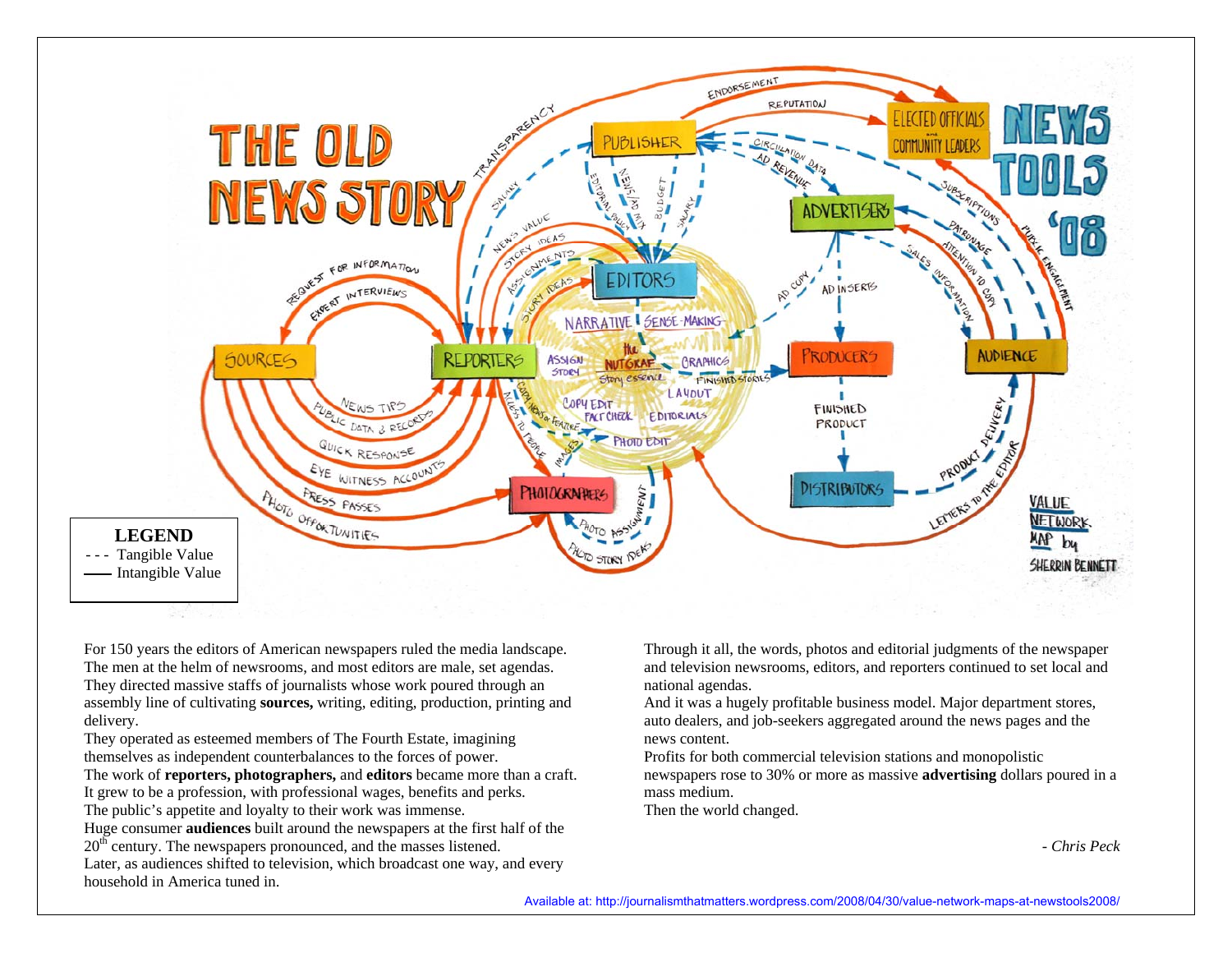

At the beginning of the  $21<sup>st</sup>$  century, the World Wide Web changed the business and information distribution model for all media.

No longer were printing presses and transmission towers the only means of communication. A laptop and a broadband hookup did the same work, thankyou.

Journalists for a day, a weekend, or a cause began to supplant journalists at desks, with their pensions and a boss.

The audience formerly known as newspaper readers and television viewers awoke to the freedom of connectivity in a digital age. Virtual communities and international communities of interest transcended geographic communities and the sense of place.

In a flash, media expectations, models and roles all changed.

Media morphed into many-to-many conversations. Content emerged raw and unedited, rather than as carefully parsed verified tidbits produced by trained journalists.

Stories grew on their own, without an editor. Photos were shared without a darkroom.

Bloggers filled content gaps left open or once occupied by paid, professional reporters. User-generated content both encroached on and enriched the media. Money that once went to news content writers and editors began to flow instead to those who aggregated the news, but did not create it. Public policy could be shaped by Matt Drudge working in his basement or by a YouTube video captured on a \$100 digital camera. The old media world staggered.

New roles and a new vocabulary have begun emerging. Some reporters become "**beat bloggers**" tapping into networks of bloggers to bring complex stories into focus. "**Community weavers**" create a sense of **community** among the former audience and with formal news entities. "**Information architects"** make intelligible the vast amounts of data and images now available. While **editors** continue to be **sense makers**, connecting facts and making story lines visible, ultimately who filters news from noise, how it happens, and who pays for it is still unfolding. Even the definition of "news" is up for grabs as **memes** -- cultural units of information equivalent to genes in the body -- replace an event orientation to story.

The new media world has opened the floodgates of opportunity.

*- Chris Peck, Peggy Holman, and Stephen Silha*